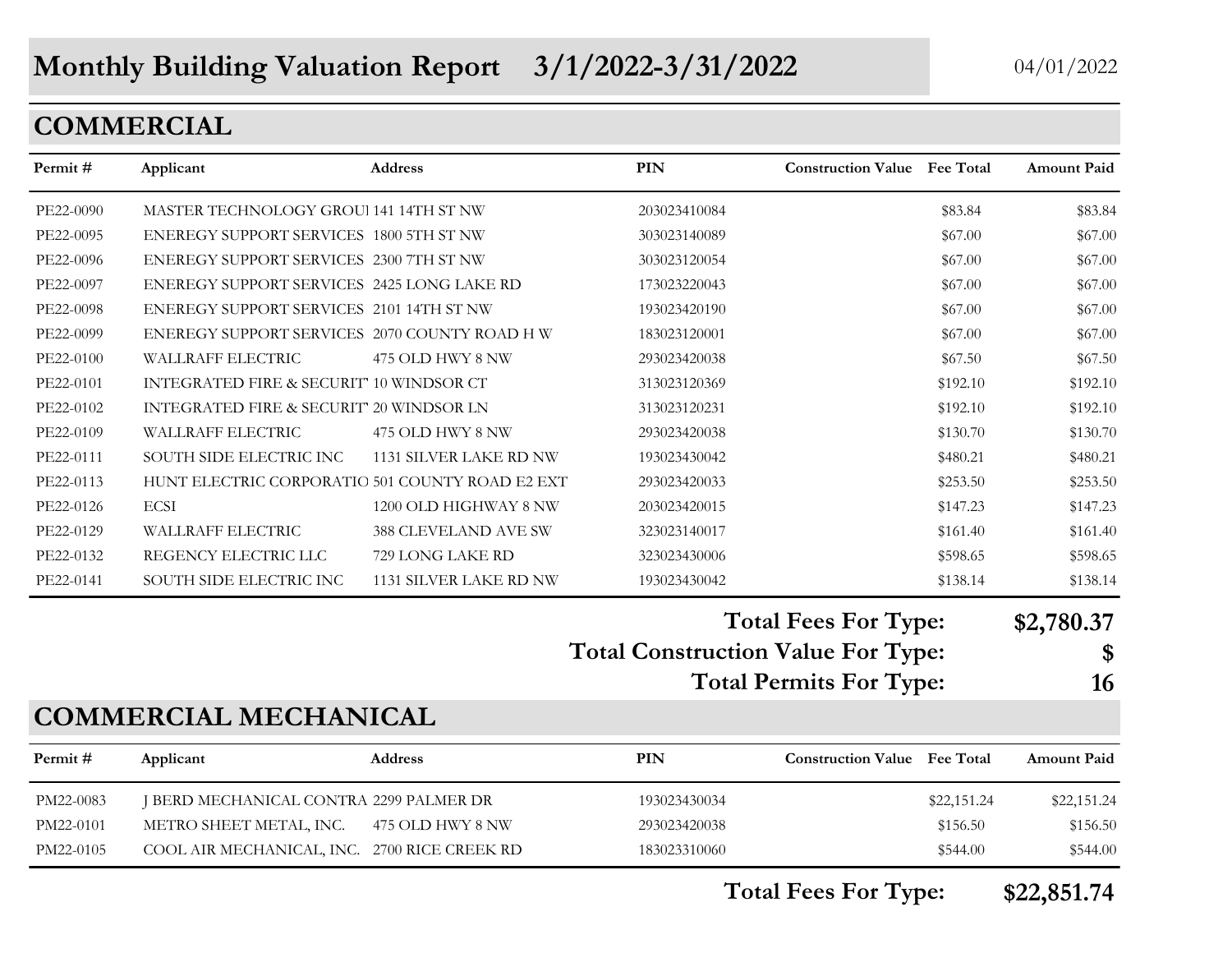**Total Construction Value For Type: \$ Total Permits For Type: 3**

**DECK**

| Amount Paid        |          | <b>Construction Value Fee Total</b> | <b>PIN</b>                                | <b>Address</b>       | Applicant                                                                  | Permit#           |
|--------------------|----------|-------------------------------------|-------------------------------------------|----------------------|----------------------------------------------------------------------------|-------------------|
| \$84.70            | \$84.70  | \$600.00                            | 193023340072                              |                      | HOFFMAN WEBER CONSTRUCT 2716 LINDSEY CT<br><b>Building Valuation Fee</b>   | PBR22-0025        |
| \$480.00           | \$480.00 | \$14,000.00                         | 173023220001                              | 1321 COUNTY ROAD H W | DECKS BY MIKE LLC<br><b>BUILDING VALUATION FEE</b>                         | PBR22-0029        |
| \$564.70           |          | <b>Total Fees For Type:</b>         |                                           |                      |                                                                            |                   |
| \$14,600.00        |          |                                     | <b>Total Construction Value For Type:</b> |                      |                                                                            |                   |
| 2                  |          | <b>Total Permits For Type:</b>      |                                           |                      |                                                                            |                   |
|                    |          |                                     |                                           |                      | <b>DEMOLITION</b>                                                          |                   |
| <b>Amount Paid</b> |          | <b>Construction Value Fee Total</b> | <b>PIN</b>                                | <b>Address</b>       | Applicant                                                                  | Permit#           |
| \$97.00            | \$97.00  |                                     | 293023440040                              |                      | NORTHGATE CONSTRUCTION 305 2ND ST NW                                       | PD22-0003         |
| \$97.00            | \$97.00  |                                     | 1463M08200                                |                      | NORTHERN LIGHTS CONSTRU( 527 TRUE ST NW                                    | PD22-0004         |
| \$97.00            | \$97.00  |                                     | 193023120016                              |                      | ANDREW HERDER AND ANDRI 2332 17TH ST NW                                    | PD22-0005         |
| \$291.00           |          | <b>Total Fees For Type:</b>         |                                           |                      |                                                                            |                   |
| \$                 |          |                                     | <b>Total Construction Value For Type:</b> |                      |                                                                            |                   |
| 3                  |          | <b>Total Permits For Type:</b>      |                                           |                      |                                                                            |                   |
|                    |          |                                     |                                           |                      |                                                                            | <b>DRAIN TILE</b> |
| <b>Amount Paid</b> |          | <b>Construction Value Fee Total</b> | <b>PIN</b>                                | <b>Address</b>       | Applicant                                                                  | Permit#           |
| \$128.20           | \$128.20 | \$3,200.00                          | 293023240098                              |                      | INNOVATIVE BASEMENT SYST. 545 11TH AVE NW<br><b>Building Valuation Fee</b> | PB22-0038         |
| \$199.85           | \$199.85 | \$7,072.15                          | 193023140093                              |                      | COMPLETE BASEMENT SYSTEM 1490 17TH AVE NW<br><b>Building Valuation Fee</b> | PB22-0046         |
| \$328.05           |          | <b>Total Fees For Type:</b>         |                                           |                      |                                                                            |                   |

**Total Construction Value For Type: \$10,272.15**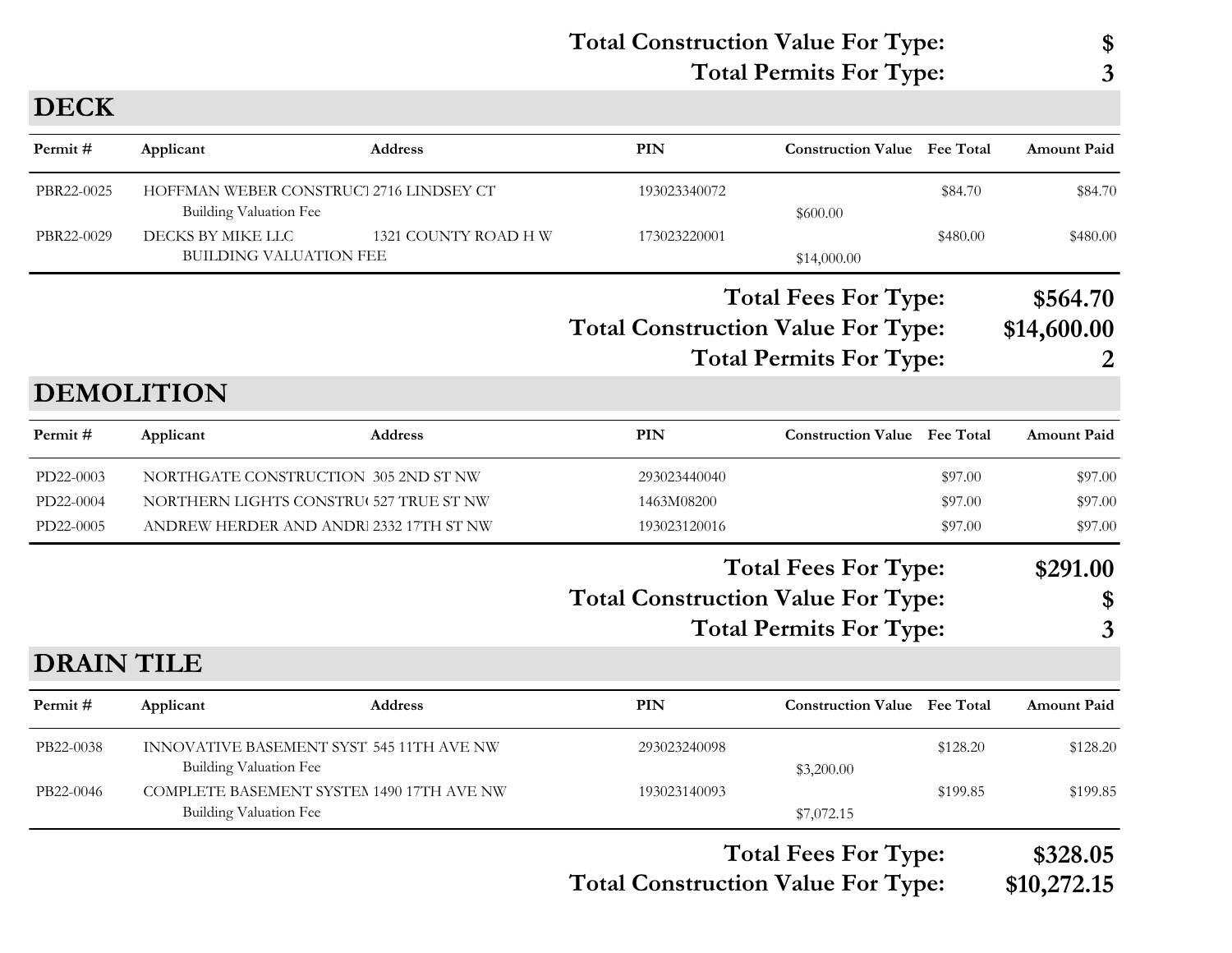**Total Permits For Type: 2**

| Permit#           | Applicant                                                 | Address               | PIN                                       | <b>Construction Value</b> Fee Total                           |                  | <b>Amount Paid</b>          |
|-------------------|-----------------------------------------------------------|-----------------------|-------------------------------------------|---------------------------------------------------------------|------------------|-----------------------------|
| PBR22-0037        | <b>EGRESS WINDOW GUY</b><br><b>Building Valuation Fee</b> | 554 INCA LN           | 303023130075                              | \$2,055.00                                                    | \$151.52         | \$151.52                    |
| PBR22-0040        | <b>CHRISTINA COOLEY</b><br><b>Building Valuation Fee</b>  | 536 11TH AVE NW       | 293023240067                              | \$500.00                                                      | \$63.75          | \$63.75                     |
| PBR22-0048        | <b>EGRESS WINDOW GUY</b><br><b>Building Valuation Fee</b> | 1760 EMERALD DR       | 303023110020                              | \$3,310.00                                                    | \$186.03         | \$186.03                    |
| <b>FIRE ALARM</b> |                                                           |                       | <b>Total Construction Value For Type:</b> | <b>Total Fees For Type:</b><br><b>Total Permits For Type:</b> |                  | \$401.30<br>\$5,865.00<br>3 |
|                   |                                                           |                       |                                           |                                                               |                  |                             |
| Permit#           | Applicant                                                 | <b>Address</b>        | PIN                                       | <b>Construction Value</b>                                     | <b>Fee Total</b> | <b>Amount Paid</b>          |
| PF22-0007         | GENERAL SECURITY SERVICES 510 COUNTY ROAD D W             |                       | 323023430011                              |                                                               | \$166.22         | \$166.22                    |
| PF22-0008         | MASTER TECHNOLOGY GROUI 141 14TH ST NW                    |                       | 203023410084                              |                                                               | \$283.40         | \$283.40                    |
| PF22-0010         | <b>ECSI</b>                                               | 1200 OLD HIGHWAY 8 NW | 203023420015                              |                                                               | \$256.13         | \$256.13                    |
| PF22-0011         | INTEGRATED FIRE & SECURIT" 10 WINDSOR CT                  |                       | 313023120369                              |                                                               | \$354.10         | \$354.10                    |
| PF22-0012         | INTEGRATED FIRE & SECURIT" 20 WINDSOR LN                  |                       | 313023120231                              |                                                               | \$354.10         | \$354.10                    |
|                   |                                                           |                       |                                           | <b>Total Fees For Type:</b>                                   |                  | \$1,413.95                  |
|                   |                                                           |                       | <b>Total Construction Value For Type:</b> |                                                               |                  | \$                          |
|                   |                                                           |                       |                                           | <b>Total Permits For Type:</b>                                |                  | 5                           |
|                   | <b>FIRE SPRINKLER</b>                                     |                       |                                           |                                                               |                  |                             |
| Permit#           | Applicant                                                 | <b>Address</b>        | <b>PIN</b>                                | <b>Construction Value</b> Fee Total                           |                  | <b>Amount Paid</b>          |
| PF22-0004         | VIKING AUTOMATIC SPRINKLI 1200 OLD HIGHWAY 8 NW           |                       | 203023420015                              |                                                               | \$645.19         | \$645.19                    |
| PF22-0009         | LIFESAVER FIRE PROTECTION 2100 OLD HIGHWAY 8 NW           |                       | 173023410003                              |                                                               | \$404.80         | \$404.80                    |
| PF22-0013         | FRONTIER FIRE PROTECTION 900 LONG LAKE RD                 |                       | 203023340125                              |                                                               | \$55.18          | \$55.18                     |
| PF22-0014         | Micom Corp                                                | 475 OLD HIGHWAY 8 NW  | 293023420004                              |                                                               | \$48.25          | \$48.25                     |
| PF22-0015         | ENGELSMA LIMITED PARTNER 1131 SILVER LAKE RD NW           |                       | 193023430042                              |                                                               | \$100.23         | \$100.23                    |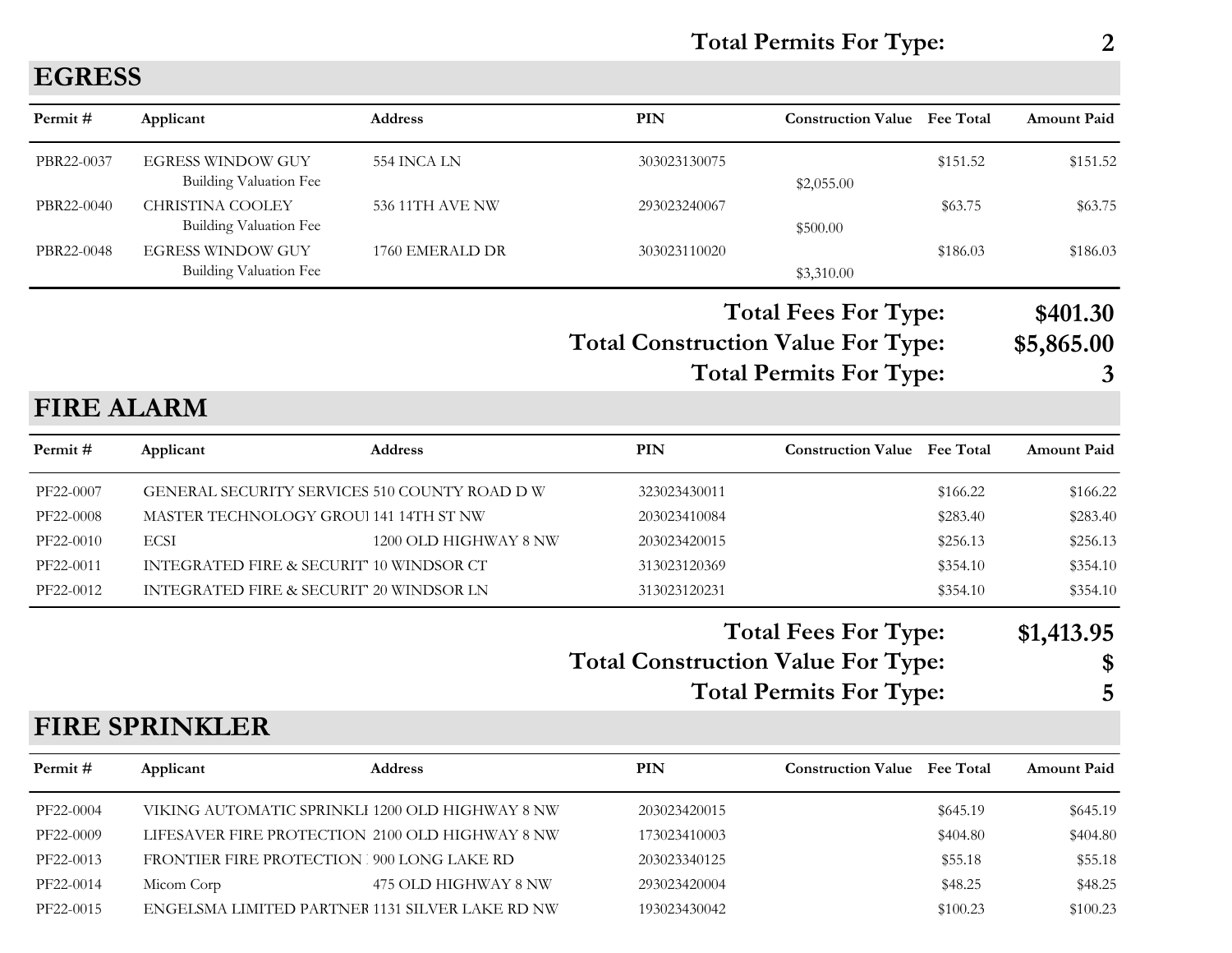### **Total Construction Value For Type: \$ Total Fees For Type: \$1,253.65 Total Permits For Type: 5**

## **MECHANICAL**

| Permit#   | Applicant                                     | <b>Address</b>      | <b>PIN</b>   | <b>Construction Value Fee Total</b> |          | Amount Paid |
|-----------|-----------------------------------------------|---------------------|--------------|-------------------------------------|----------|-------------|
| PM22-0071 | BLUE OX HEATING & AIR LLC 1630 DAISY CT       |                     | 183023140103 |                                     | \$113.00 | \$113.00    |
| PM22-0072 | STANDARD HTG & A/C CO                         | 2253 WALNUT CT S    | 183023230081 |                                     | \$65.50  | \$65.50     |
| PM22-0073 | STANDARD HTG & A/C CO                         | 1311 IMPERIAL LN    | 323023320058 |                                     | \$65.50  | \$65.50     |
| PM22-0075 | BONFE'S PLUMBING, HEATING 2037 LONGVIEW DR    |                     | 183023130002 |                                     | \$65.50  | \$65.50     |
| PM22-0076 | ANDERSONS RESIDENTIAL HE 773 FOREST DALE RD   |                     | 303023210037 |                                     | \$145.50 | \$145.50    |
| PM22-0077 | 4FRONT ENERGY SOLUTIONS 2210 7TH ST NW        |                     | 303023120036 |                                     | \$65.50  | \$65.50     |
| PM22-0078 | SILVER LAND REMODELING                        | 161 WINDSOR CT      | 313023130076 |                                     | \$113.00 | \$113.00    |
| PM22-0079 | STANDARD HTG & A/C CO                         | 1521 EMERALD DR     | 293023220022 |                                     | \$113.00 | \$113.00    |
| PM22-0080 | STANDARD HTG & A/C CO                         | 267 WINDSOR LN      | 313023130045 |                                     | \$113.00 | \$113.00    |
| PM22-0082 | APOLLO HTG / AFFORDABLE (763 6TH AVE NW       |                     | 293023120078 |                                     | \$113.00 | \$113.00    |
| PM22-0084 | STANDARD HTG & A/C CO                         | 2211 BRITTANY CT    | 173023230069 |                                     | \$113.00 | \$113.00    |
| PM22-0085 | STANDARD HTG & A/C CO                         | 1743 ROXANNA LN     | 193023220074 |                                     | \$65.50  | \$65.50     |
| PM22-0086 | RESIDENTIAL HEATING & CON 155 14TH AVE NW     |                     | 293023330008 |                                     | \$145.50 | \$145.50    |
| PM22-0087 | STANDARD HTG & A/C CO                         | 1983 29TH AVE NW    | 183023340006 |                                     | \$113.00 | \$113.00    |
| PM22-0088 | <b>DDR MECHANICAL</b>                         | 2215 ORIOLE AVE     | 183023140088 |                                     | \$65.50  | \$65.50     |
| PM22-0089 | AQUARIUS WATER CONDITION 2838 LINDEN DR       |                     | 193023340046 |                                     | \$65.50  | \$65.50     |
| PM22-0090 | PIPERIGHT PLUMBING                            | 824 7TH AVE NW      | 293023120038 |                                     | \$65.50  | \$65.50     |
| PM22-0091 | BLUE OX HEATING & AIR LLC 2605 RICE CREEK TER |                     | 183023240033 |                                     | \$113.00 | \$113.00    |
| PM22-0092 | RAY N WELTER HEATING CO                       | 1840 18TH ST NW     | 183023440069 |                                     | \$65.50  | \$65.50     |
| PM22-0093 | HOME ENERGY CENTER                            | 1299 MISSISSIPPI ST | 173023320006 |                                     | \$113.00 | \$113.00    |
| PM22-0094 | KRINKIE HEATING & AIR                         | 1909 19TH TER NW    | 183023440040 |                                     | \$113.00 | \$113.00    |
| PM22-0095 | PROFESSIONAL MECHANICAL 2250 PLEASANT VIEW DR |                     | 183023230028 |                                     | \$65.50  | \$65.50     |
| PM22-0096 | SR MECHANICAL                                 | 703 REDWOOD LN      | 303023210007 |                                     | \$65.50  | \$65.50     |
| PM22-0097 | SHIRLEY A BERGUM                              | 1554 LONG LAKE RD   | 193023140003 |                                     | \$86.00  | \$86.00     |
| PM22-0098 | AQUARIUS WATER CONDITION 367 2ND AVE SE       |                     | 333023230136 |                                     | \$113.00 | \$113.00    |
| PM22-0099 | BONFE'S PLUMBING, HEATING 2800 16TH ST NW     |                     | 193023210093 |                                     | \$113.00 | \$113.00    |
| PM22-0100 | PRONTO HEATING AND AIR                        | 1227 12TH AVE NW    | 203023310012 |                                     | \$65.50  | \$65.50     |
| PM22-0103 | <b>GV HEATING AND AIR</b>                     | 2835 LAKE DIANE CT  | 183023340058 |                                     | \$113.00 | \$113.00    |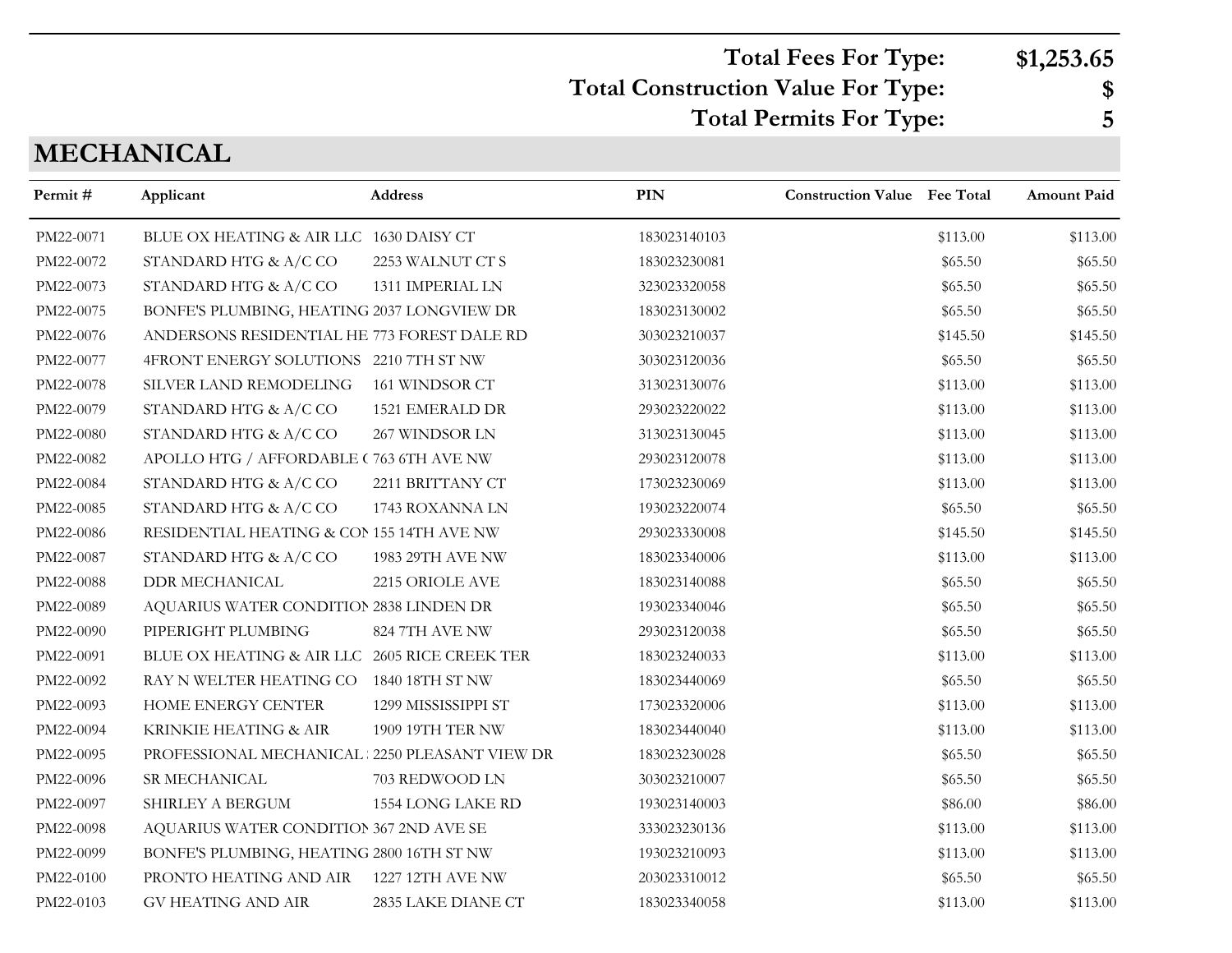| PM22-0104 | RAY N WELTER HEATING CO 1301 12TH AVE NW        | 203023310019 | \$65.50  | \$65.50  |
|-----------|-------------------------------------------------|--------------|----------|----------|
| PM22-0106 | DEANS PROFESSIONAL PLUMB 1560 7TH ST NW         | 293023220027 | \$65.50  | \$65.50  |
| PM22-0107 | DEANS PROFESSIONAL PLUMB 1443 ROSEWOOD CT       | 203023230082 | \$113.00 | \$113.00 |
| PM22-0108 | GLOWING HEARTH AND HOM 1950 HAINES AVE          | 313023110044 | \$133.50 | \$133.50 |
| PM22-0109 | NORTHERN AIR HEATING ANI 1565 19TH AVE NW       | 193023140045 | \$65.50  | \$65.50  |
| PM22-0111 | LIBERTY COMFORT SYSTEMS II 2690 COUNTY ROAD E W | 303023340011 | \$145.50 | \$145.50 |

**Total Fees For Type: \$3,220.50**

#### **Total Construction Value For Type: \$**

**Total Permits For Type: 34**

#### **MISC**

| Permit#    | Applicant                                                                  | <b>Address</b>          | PIN          | <b>Construction Value</b> Fee Total |          | <b>Amount Paid</b> |
|------------|----------------------------------------------------------------------------|-------------------------|--------------|-------------------------------------|----------|--------------------|
| PBR22-0021 | BRENT KRAUSE REMODELING 2215 ORIOLE AVE<br><b>Building Valuation Fee</b>   |                         | 183023140088 | \$30,000.00                         | \$857.75 | \$857.75           |
| PBR22-0031 | ALEXANDRA G LODGE<br><b>Building Valuation Fee</b>                         | <b>2541 14TH AVE NW</b> | 173023220010 | \$10,000.00                         | \$370.00 | \$370.00           |
| PBR22-0034 | LIMITLESS EXTERIORS & REMC 623 20TH AVE NW<br>Building Valuation Fee       |                         | 303023140039 | \$13,400.00                         | \$463.50 | \$463.50           |
| PBR22-0036 | <b>HEATHER W DONCAVAGE</b><br>Building Valuation Fee                       | 2673 FOREST DALE RD     | 303023240028 | \$8,000.00                          | \$315.00 | \$315.00           |
| PBR22-0038 | YOUR HOME IMPROVEMENT C 1953 SERENDIPITY CT<br>Building Valuation Fee      |                         | 183023330012 | \$7,900.00                          | \$312.25 | \$312.25           |
| PBR22-0044 | GREAT LAKES WINDOW SIDIN 1886 29TH AVE NW<br><b>Building Valuation Fee</b> |                         | 183023330066 | \$14,000.00                         | \$480.00 | \$480.00           |
| PBR22-0047 | <b>SHIRLEY A BERGUM</b><br><b>Building Valuation Fee</b>                   | 1554 LONG LAKE RD       | 193023140003 | \$3,000.00                          | \$177.50 | \$177.50           |
| PBR22-0049 | <b>GETTY CONSTRUCTION</b><br>Building Valuation Fee                        | 1741 CANYON LN          | 303023410109 | \$20,000.00                         | \$645.00 | \$645.00           |

#### **Total Construction Value For Type: \$106,300.00 Total Fees For Type: \$3,621.00 Total Permits For Type: 8**

#### **MISCELLANEOUS**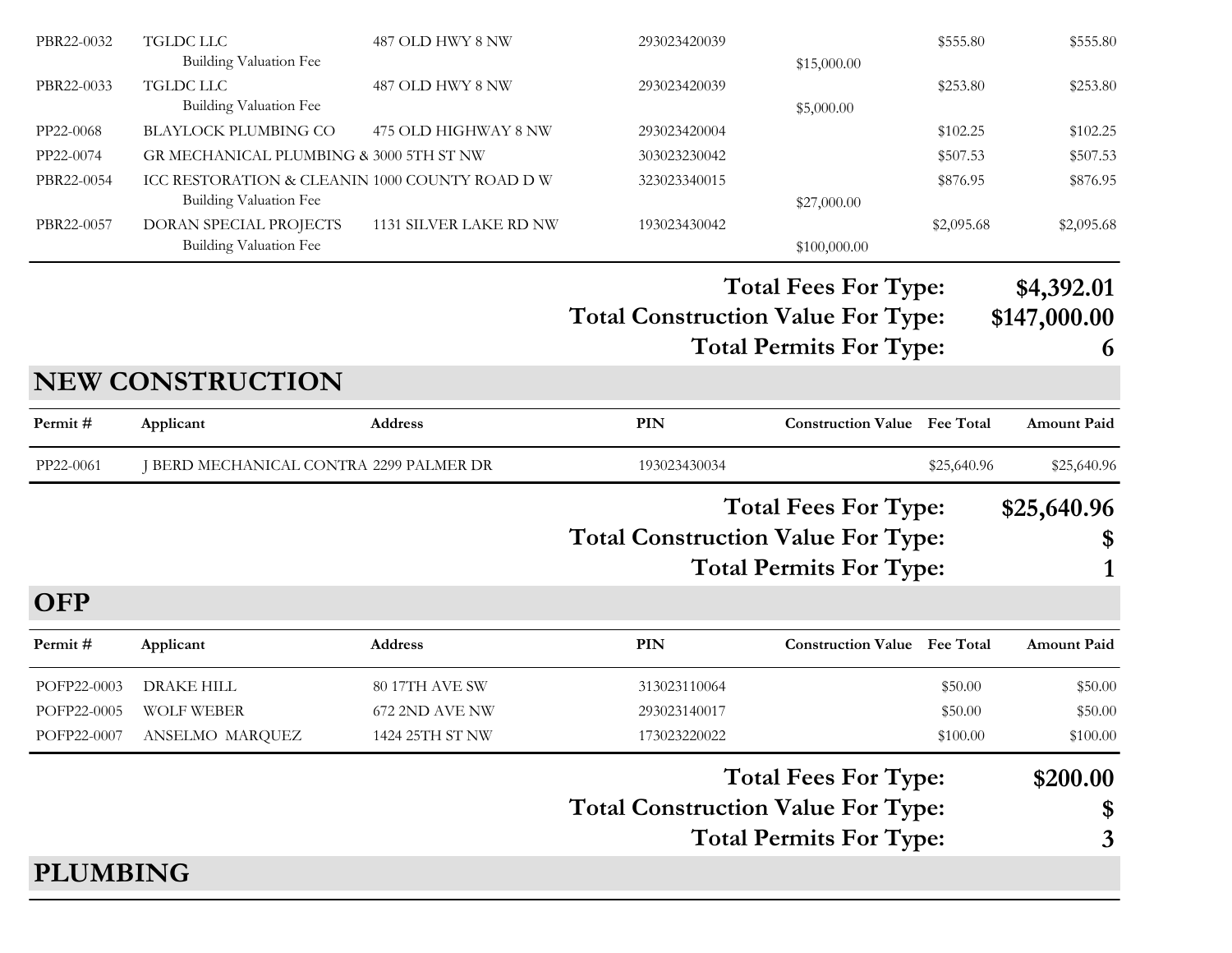| Permit #  | Applicant                                    | <b>Address</b>          | <b>PIN</b>   | <b>Construction Value</b> Fee Total | <b>Amount Paid</b> |
|-----------|----------------------------------------------|-------------------------|--------------|-------------------------------------|--------------------|
| PP22-0041 | JOHNSON PLUMBING & HEATI 2673 FOREST DALE RD |                         | 303023240028 | \$86.75                             | \$86.75            |
| PP22-0057 | Kathleen A Murphy                            | 1235 BRIGHTON SQ        | 193023420139 | \$70.30                             | \$70.30            |
| PP22-0058 | MICHAEL W HEINKS                             | <b>1796 19TH TER NW</b> | 183023440006 | \$69.75                             | \$69.75            |
| PP22-0064 | ROCKSOLID PLUMBING                           | 3296 MISSISSIPPI ST     | 183023230024 | \$69.90                             | \$69.90            |
| PP22-0065 | RICKS PLUMBING INC.                          | 1481 17TH ST NW         | 203023220016 | \$110.00                            | \$110.00           |
| PP22-0067 | CHRIS BURKHARDT PLUMBING 251 14TH AVE NW     |                         | 293023330016 | \$70.75                             | \$70.75            |
| PP22-0070 | PAULS PLUMBING AND HTG D. 3020 LINDEN DR     |                         | 193023330028 | \$71.00                             | \$71.00            |
| PP22-0071 | NOWTHEN PLUMBING INC                         | 1409 LONG LAKE RD       | 203023230070 | \$70.75                             | \$70.75            |
| PP22-0080 | WELD & SONS PLUMBING                         | 1581 3RD ST NW          | 293023330079 | \$70.40                             | \$70.40            |
| PP22-0081 | STEVEN K AHOLA                               | 2335 SIOUX CT           | 303023420049 | \$70.25                             | \$70.25            |

**Total Fees For Type: \$759.85**

**Total Construction Value For Type: \$**

**Total Permits For Type: 10**

## **RESIDENTIAL**

| Permit #  | Applicant                                | <b>Address</b>            | PIN          | <b>Construction Value Fee Total</b> |          | <b>Amount Paid</b> |
|-----------|------------------------------------------|---------------------------|--------------|-------------------------------------|----------|--------------------|
| PE21-0561 | <b>SPARK ELECTRIC</b>                    | 1957 3RD ST SW            | 313023140062 |                                     | \$68.00  | \$68.00            |
| PE22-0087 | LUMBERJACK ELECTRIC                      | <b>127 2ND AVE SE</b>     | 333023220051 |                                     | \$68.00  | \$68.00            |
| PE22-0091 | DEANS PROFESSIONAL PLUMB 2500 WEXFORD CT |                           | 303023340085 |                                     | \$68.00  | \$68.00            |
| PE22-0092 | SPARK ELECTRIC                           | 981 PATTON RD             | 303023110009 |                                     | \$68.00  | \$68.00            |
| PE22-0093 | NORTH SIDE ELECTRIC                      | 1921 MOUNDS AVE           | 183023410035 |                                     | \$68.00  | \$68.00            |
| PE22-0094 | LUMBERJACK ELECTRIC                      | 1630 DAISY CT             | 183023140103 |                                     | \$68.00  | \$68.00            |
| PE22-0103 | RANDY'S ELECTRIC                         | <b>686 CONTINENTAL DR</b> | 323023330020 |                                     | \$118.00 | \$118.00           |
| PE22-0104 | SPARK ELECTRIC                           | 267 WINDSOR LN            | 313023130045 |                                     | \$68.00  | \$68.00            |
| PE22-0105 | SPARK ELECTRIC                           | 1521 EMERALD DR           | 293023220022 |                                     | \$68.00  | \$68.00            |
| PE22-0106 | FINE LINE ELECTRIC INC                   | 2552 KNOLLWOOD DR         | 183023210019 |                                     | \$68.00  | \$68.00            |
| PE22-0107 | <b>VETTERS ELECTRIC</b>                  | 703 REDWOOD LN            | 303023210007 |                                     | \$118.00 | \$118.00           |
| PE22-0108 | XTREME ELECTRICAL SERVICE 846 REDWOOD LN |                           | 303023210022 |                                     | \$118.00 | \$118.00           |
| PE22-0110 | RANDY'S ELECTRIC                         | 872 8TH AVE NW            | 293023210004 |                                     | \$118.00 | \$118.00           |
| PE22-0112 | <b>BOB KILIAN ELECTRIC</b>               | 961 3RD TER NW            | 293023310059 |                                     | \$208.00 | \$208.00           |
| PE22-0114 | KODIAK ELECTRIC                          | 1484 19TH AVE NW          | 193023140066 |                                     | \$68.00  | \$68.00            |
| PE22-0115 | NORDEAST ELECTRIC INC                    | 2650 5TH ST NW            | 303023240054 |                                     | \$128.00 | \$128.00           |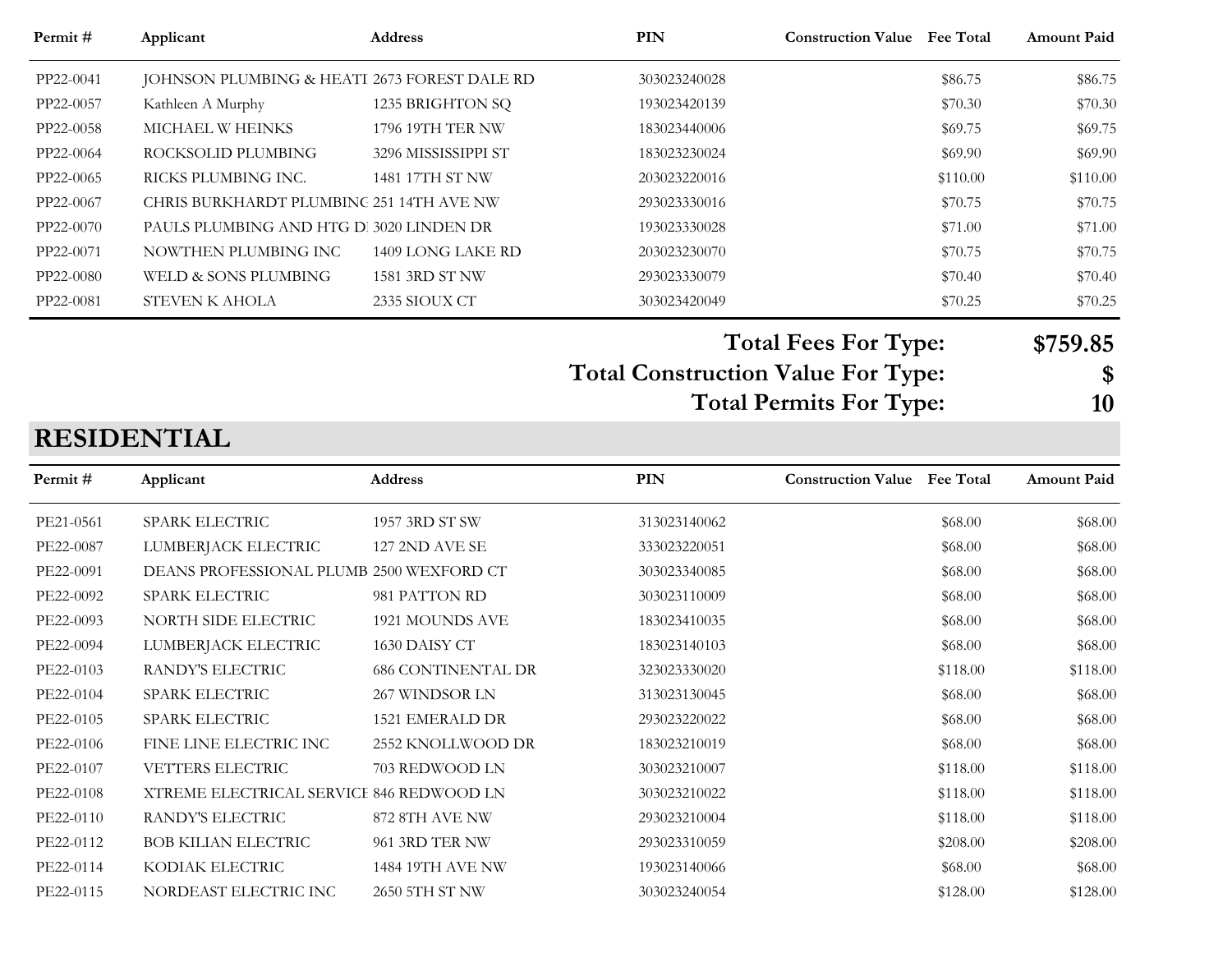|           |                                               |                        | <b>Total Permits For Type:</b>            |                             | 41               |
|-----------|-----------------------------------------------|------------------------|-------------------------------------------|-----------------------------|------------------|
|           |                                               |                        | <b>Total Construction Value For Type:</b> | <b>Total Fees For Type:</b> | \$3,658.00<br>\$ |
|           |                                               |                        |                                           |                             |                  |
| PE22-0150 | NORDEAST ELECTRIC INC                         | 636 10TH AVE NW        | 293023240038                              | \$68.00                     | \$68.00          |
| PE22-0149 | SHORTSTOP ELECTRIC                            | 2335 SIOUX CT          | 303023420049                              | \$178.00                    | \$178.00         |
| PE22-0148 | KEVIN AHLERS ELECTRIC LLC 1520 3RD ST NW      |                        | 293023320011                              | \$118.00                    | \$118.00         |
| PE22-0145 | BASSING ELECTRIC INC                          | 649 OLD HWY 8 NW # 325 | 293023130153                              | \$118.00                    | \$118.00         |
| PE22-0144 | DEANS PROFESSIONAL PLUMB 1443 ROSEWOOD CT     |                        | 203023230082                              | \$68.00                     | \$68.00          |
| PE22-0142 | <b>GEORGE R MARTONIK</b>                      | 2332 17TH ST NW        | 193023120016                              | \$118.00                    | \$118.00         |
| PE22-0140 | SPARK ELECTRIC                                | 2211 BRITTANY CT       | 173023230069                              | \$68.00                     | \$68.00          |
| PE22-0138 | NORDEAST ELECTRIC INC                         | 2701 17TH ST NW        | 193023210060                              | \$68.00                     | \$68.00          |
| PE22-0137 | GENZ RYAN PLUMBING & HEA 2261 INCA LN         |                        | 303023420038                              | \$68.00                     | \$68.00          |
| PE22-0136 | <b>GV HEATING AND AIR</b>                     | 2835 LAKE DIANE CT     | 183023340058                              | \$68.00                     | \$68.00          |
| PE22-0134 | SPARK ELECTRIC                                | 2253 WALNUT CT S       | 183023230081                              | \$68.00                     | \$68.00          |
| PE22-0133 | PRONTO HEATING AND AIR                        | 1227 12TH AVE NW       | 203023310012                              | \$68.00                     | \$68.00          |
| PE22-0131 | WEAVER ELECTRICAL                             | 2842 17TH ST NW        | 193023210039                              | \$68.00                     | \$68.00          |
| PE22-0130 | <b>DANIEL NERHEIM</b>                         | 678 3RD AVE NW         | 293023140035                              | \$178.00                    | \$178.00         |
| PE22-0127 | STAFFORD HOME SERVICES IN 1417 MISSISSIPPI ST |                        | 173023320031                              | \$68.00                     | \$68.00          |
| PE22-0125 | NORDEAST ELECTRIC INC                         | 1508 21ST AVE NW       | 193023130027                              | \$68.00                     | \$68.00          |
| PE22-0124 | WESLEY THOMAS ELLSWORTH 2972 16TH ST NW       |                        | 193023220066                              | \$68.00                     | \$68.00          |
| PE22-0123 | <b>SPARK ELECTRIC</b>                         | 1311 IMPERIAL LN       | 323023320058                              | \$68.00                     | \$68.00          |
| PE22-0122 | HOME ENERGY CENTER                            | 1299 MISSISSIPPI ST    | 173023320006                              | \$68.00                     | \$68.00          |
| PE22-0121 | HEATHER W DONCAVAGE                           | 2673 FOREST DALE RD    | 303023240028                              | \$118.00                    | \$118.00         |
| PE22-0120 | SPARK ELECTRIC                                | 1983 29TH AVE NW       | 183023340006                              | \$68.00                     | \$68.00          |
| PE22-0119 | GENZ RYAN PLUMBING & HEA 2261 INCA LN         |                        | 303023420038                              | \$68.00                     | \$68.00          |
| PE22-0118 | AQUARIUS WATER CONDITION 1602 DAISY CT        |                        | 183023140104                              | \$68.00                     | \$68.00          |
| PE22-0117 | LUMBERJACK ELECTRIC                           | 2605 RICE CREEK TER    | 183023240033                              | \$68.00                     | \$68.00          |
| PE22-0116 | OAKS ELECTRIC COMPANY                         | 1409 LONG LAKE RD      | 203023230070                              | \$118.00                    | \$118.00         |

| <b>ROOFING</b> |                        |                                         |              |                                     |          |                    |
|----------------|------------------------|-----------------------------------------|--------------|-------------------------------------|----------|--------------------|
| Permit #       | Applicant              | <b>Address</b>                          | PIN          | <b>Construction Value</b> Fee Total |          | <b>Amount Paid</b> |
| PBR22-0039     | Building Valuation Fee | RICHARD OSNESS CONSTRUCT 2310 SILVER LN | 313023130004 | \$56,610.00                         | \$909.31 | \$909.31           |
| PB22-0040      | <b>ARKO EXTERIORS</b>  | 1410 18TH ST NW                         | 173023330018 |                                     | \$420.22 | \$420.22           |

m.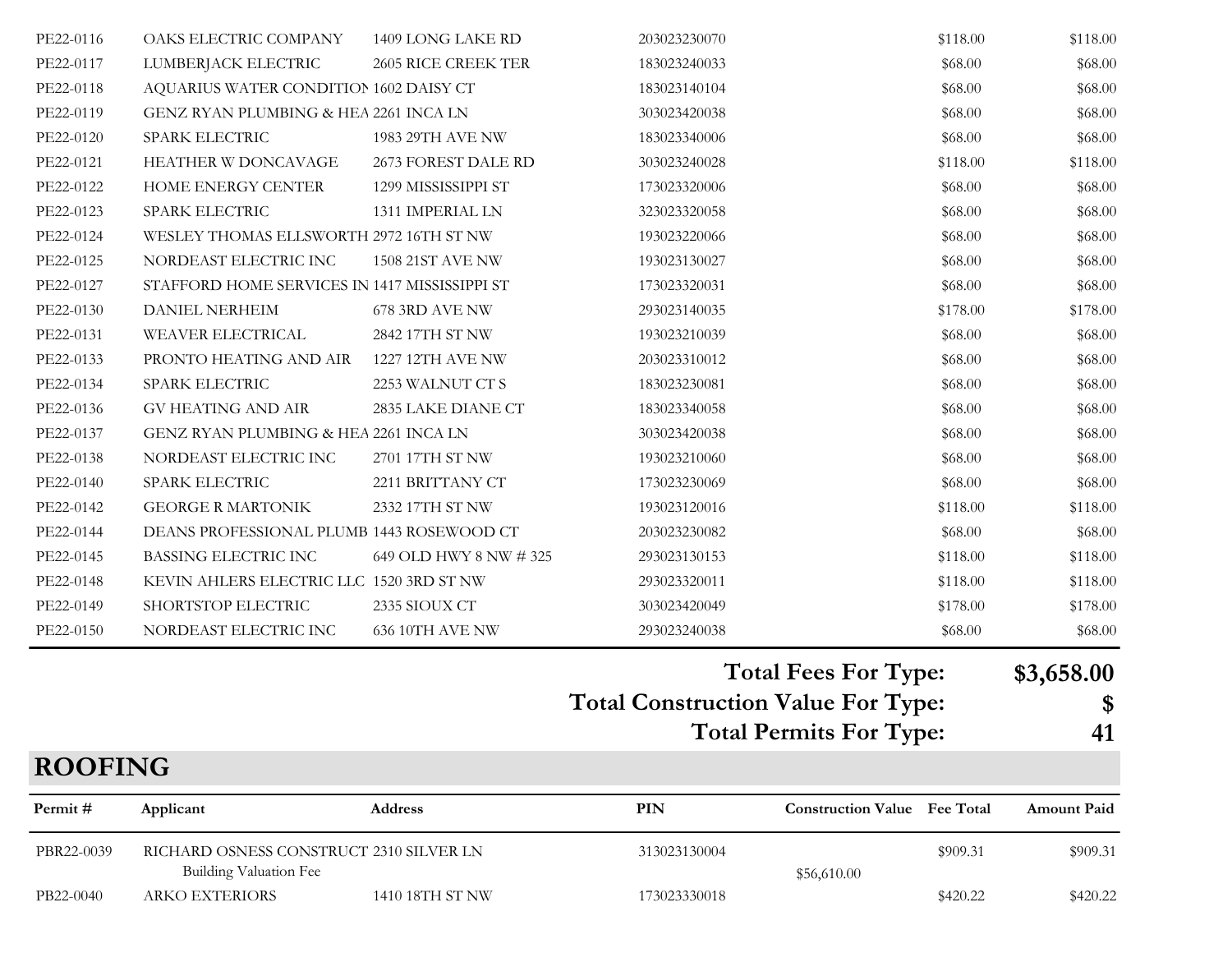|           |                                          | $\overline{\phantom{0}}$ | $\overline{\phantom{a}}$<br>$\overline{\phantom{0}}$<br>$\overline{\phantom{0}}$ |          | ** *** <b>*</b> * |
|-----------|------------------------------------------|--------------------------|----------------------------------------------------------------------------------|----------|-------------------|
|           | Building Valuation Fee                   |                          | \$22,956.80                                                                      |          |                   |
| PB22-0052 | INSURANCE SOLUTIONS SERVI 506 2ND AVE NW | 293023140107             |                                                                                  | \$727.48 | \$727.48          |
|           | Building Valuation Fee                   |                          | \$7,000.00                                                                       |          |                   |
| PB22-0048 | ALL AROUND REMODELING<br>3032 18TH ST NW | 183023330050             |                                                                                  | \$198.50 | \$198.50          |
|           | Building Valuation Fee                   |                          | \$6,000.00                                                                       |          |                   |
| PB22-0047 | DUKE BUILDING AND REMOD 2335 SIOUX CT    | 303023420049             |                                                                                  | \$180.00 | \$180.00          |
|           | Building Valuation Fee                   |                          | \$18,437.00                                                                      |          |                   |

#### **Total Construction Value For Type: \$111,003.80 Total Fees For Type: \$2,435.51 Total Permits For Type: 5**

## **SAINT ANTHONY**

| Permit#    | Applicant                   | <b>Address</b>         | PIN           | <b>Construction Value</b> Fee Total |        | <b>Amount Paid</b> |
|------------|-----------------------------|------------------------|---------------|-------------------------------------|--------|--------------------|
| PSA22-0019 | <b>CITY OF NEW BRIGHTON</b> | SA REVIEWS 2022        | 9999999999999 |                                     | \$0.00 | \$0.00             |
| PSA22-0020 | <b>CITY OF NEW BRIGHTON</b> | SA REVIEWS 2022        | 9999999999999 |                                     | \$0.00 | \$0.00             |
| PSA22-0021 | <b>CITY OF NEW BRIGHTON</b> | SA REVIEWS 2022        | 9999999999999 |                                     | \$0.00 | \$0.00             |
| PSA22-0022 | <b>CITY OF NEW BRIGHTON</b> | <b>SA REVIEWS 2022</b> | 9999999999999 |                                     | \$0.00 | \$0.00             |
| PSA22-0023 | <b>CITY OF NEW BRIGHTON</b> | <b>SA REVIEWS 2022</b> | 9999999999999 |                                     | \$0.00 | \$0.00             |
| PSA22-0024 | <b>CITY OF NEW BRIGHTON</b> | <b>SA REVIEWS 2022</b> | 9999999999999 |                                     | \$0.00 | \$0.00             |
| PSA22-0025 | <b>CITY OF NEW BRIGHTON</b> | <b>SA REVIEWS 2022</b> | 9999999999999 |                                     | \$0.00 | \$0.00             |
| PSA22-0026 | <b>CITY OF NEW BRIGHTON</b> | SA REVIEWS 2022        | 9999999999999 |                                     | \$0.00 | \$0.00             |
| PSA22-0027 | <b>CITY OF NEW BRIGHTON</b> | SA REVIEWS 2022        | 9999999999999 |                                     | \$0.00 | \$0.00             |
| PSA22-0040 | <b>CITY OF NEW BRIGHTON</b> | SA REVIEWS 2022        | 9999999999999 |                                     | \$0.00 | \$0.00             |
| PSA22-0042 | <b>CITY OF NEW BRIGHTON</b> | SA REVIEWS 2022        | 9999999999999 |                                     | \$0.00 | \$0.00             |
| PSA22-0043 | <b>CITY OF NEW BRIGHTON</b> | <b>SA REVIEWS 2022</b> | 9999999999999 |                                     | \$0.00 | \$0.00             |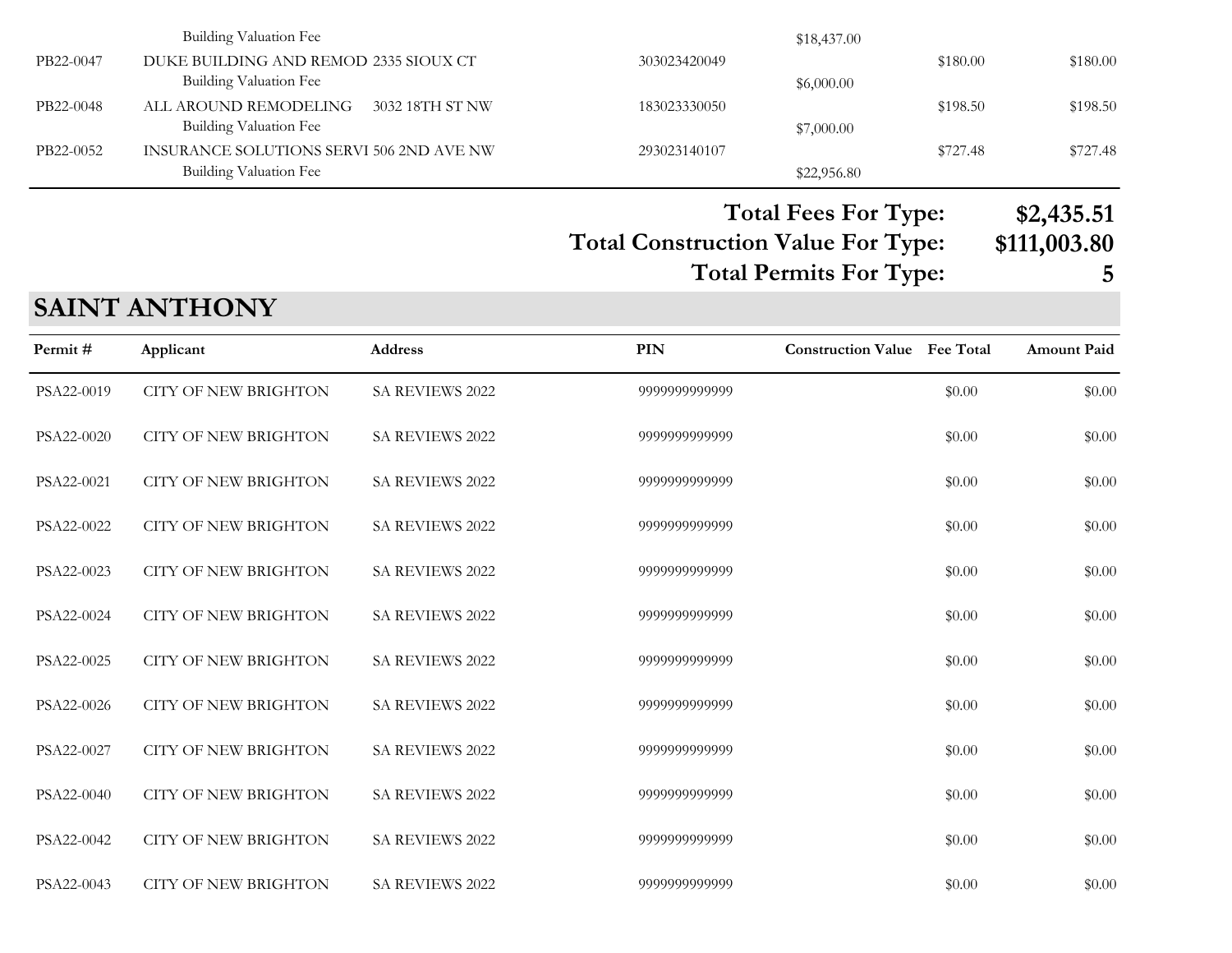### **Total Construction Value For Type: \$ Total Fees For Type: \$0.00 Total Permits For Type: 12**

## **SEWER & WATER**

| Permit#       | Applicant                                                | <b>Address</b>        | <b>PIN</b>   | <b>Construction Value</b> Fee Total       |                  | <b>Amount Paid</b> |
|---------------|----------------------------------------------------------|-----------------------|--------------|-------------------------------------------|------------------|--------------------|
| PSW22-0006    | ROTO ROOTER                                              | 1832 19TH ST NW       | 183023440046 |                                           | \$93.00          | \$93.00            |
| PSW22-0007    | <b>ROTO ROOTER</b>                                       | 784 SILVER LAKE RD NW | 303023210002 |                                           | \$93.00          | \$93.00            |
| PSW22-0008    | ROTO ROOTER                                              | 366 NEW BRIGHTON RD   | 333023230012 |                                           | \$93.00          | \$93.00            |
| PSW22-0009    | DAVE PERKINS CONTRACTINC 373 OLD HIGHWAY 8 SW            |                       | 323023130004 |                                           | \$93.00          | \$93.00            |
| PSW22-0010    | ROTO ROOTER                                              | 2306 LONG LAKE RD     | 183023140008 |                                           | \$93.00          | \$93.00            |
|               |                                                          |                       |              | <b>Total Fees For Type:</b>               |                  | \$465.00           |
|               |                                                          |                       |              | <b>Total Construction Value For Type:</b> |                  | \$                 |
|               |                                                          |                       |              | <b>Total Permits For Type:</b>            |                  | 5                  |
| <b>SIDING</b> |                                                          |                       |              |                                           |                  |                    |
| Permit#       | Applicant                                                | Address               | <b>PIN</b>   | <b>Construction Value</b>                 | <b>Fee Total</b> | <b>Amount Paid</b> |
| PB22-0008     | <b>1ST CHOICE BUILDERS LLC</b><br>Building Valuation Fee | 320 WYNDHAM CIR W     | 303023310016 | \$28,000.00                               | \$556.50         | \$556.50           |
|               |                                                          |                       |              | <b>Total Fees For Type:</b>               |                  | \$556.50           |
|               |                                                          |                       |              | <b>Total Construction Value For Type:</b> |                  | \$28,000.00        |
|               |                                                          |                       |              | <b>Total Permits For Type:</b>            |                  |                    |
|               | <b>SIGN PERMANENT</b>                                    |                       |              |                                           |                  |                    |
| Permit#       | Applicant                                                | Address               | <b>PIN</b>   | <b>Construction Value</b> Fee Total       |                  | <b>Amount Paid</b> |
| PSIGN22-0008  | ENGELSMA LIMITED PARTNER 1131 SILVER LAKE RD NW          |                       | 193023430042 |                                           | \$150.00         | \$150.00           |
|               |                                                          |                       |              | <b>Total Fees For Type:</b>               |                  | \$150.00           |
|               |                                                          |                       |              | <b>Total Construction Value For Type:</b> |                  | \$                 |
|               |                                                          |                       |              | <b>Total Permits For Type:</b>            |                  | 1                  |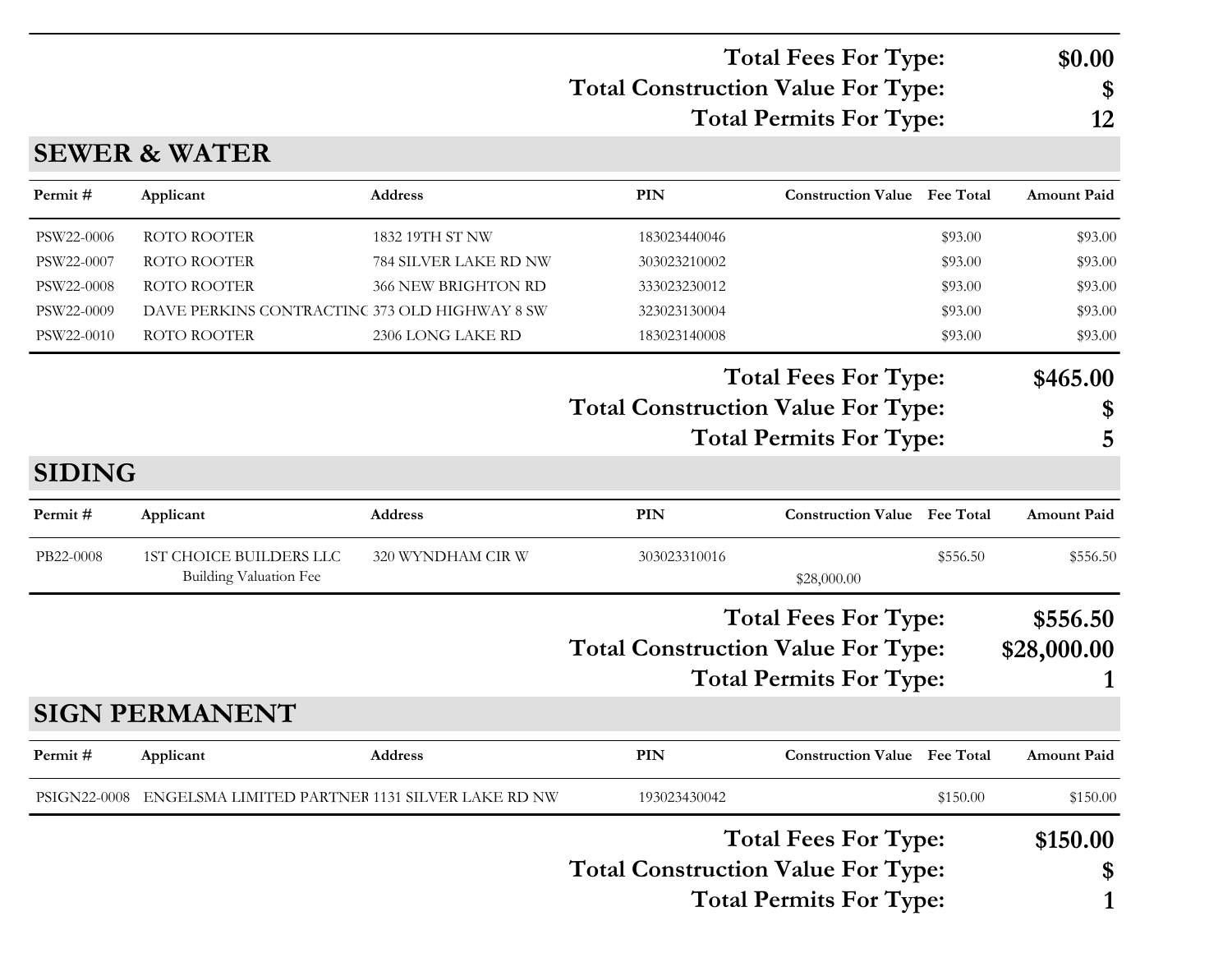# **SIGN TEMPORARY**

| Permit#      | Applicant                                        | <b>Address</b>     | <b>PIN</b>                                | <b>Construction Value</b> Fee Total |                  | <b>Amount Paid</b> |
|--------------|--------------------------------------------------|--------------------|-------------------------------------------|-------------------------------------|------------------|--------------------|
| PSIGN22-0006 | Salem Baptist Church                             | 2351 RICE CREEK RD | 183023430043                              |                                     | \$80.00          | \$80.00            |
| PSIGN22-0007 | RENAISSANCE FIREWORKS INC 2120 SILVER LAKE RD NW |                    | 183023310088                              |                                     | \$80.00          | \$80.00            |
|              |                                                  |                    |                                           | <b>Total Fees For Type:</b>         |                  | \$160.00           |
|              |                                                  |                    | <b>Total Construction Value For Type:</b> |                                     |                  | \$                 |
|              |                                                  |                    |                                           | <b>Total Permits For Type:</b>      |                  | 2                  |
| <b>SOLAR</b> |                                                  |                    |                                           |                                     |                  |                    |
| Permit#      | Applicant                                        | <b>Address</b>     | PIN                                       | <b>Construction Value</b>           | <b>Fee Total</b> | <b>Amount Paid</b> |
| PBR22-0051   | THREE RIVERS CONTRACTING 2322 SIOUX CT           |                    | 303023420043                              |                                     | \$118.00         | \$118.00           |
| PE22-0139    | <b>ISOLAR LLC</b>                                | 2322 SIOUX CT      | 303023420043                              |                                     | \$108.00         | \$108.00           |
|              |                                                  |                    |                                           | <b>Total Fees For Type:</b>         |                  | \$226.00           |
|              |                                                  |                    | <b>Total Construction Value For Type:</b> |                                     |                  | \$                 |
|              |                                                  |                    |                                           | <b>Total Permits For Type:</b>      |                  | 2                  |
|              | <b>WATER HEATER</b>                              |                    |                                           |                                     |                  |                    |
| Permit#      | Applicant                                        | <b>Address</b>     | PIN                                       | <b>Construction Value</b> Fee Total |                  | <b>Amount Paid</b> |

| PP22-0055 | ST. PAUL PLUMBING AND & HE 1460 3RD ST NW    |                  | 293023320009 | \$70.50 | \$70.50 |
|-----------|----------------------------------------------|------------------|--------------|---------|---------|
| PP22-0063 | NORTHERN HEATING & AC                        | 1924 15TH AVE NW | 173023330035 | \$70.50 | \$70.50 |
| PP22-0069 | NORTHERN HEATING & AC                        | 1198 8TH ST NW   | 293023210037 | \$70.50 | \$70.50 |
| PP22-0072 | HERO PLUMBING HEATING & 3122 BROOKSHIRE LN   |                  | 193023230036 | \$70.50 | \$70.50 |
| PP22-0073 | <b>CHAMPION PLUMBING</b>                     | 2087 29TH AVE NW | 183023310038 | \$70.50 | \$70.50 |
| PP22-0075 | HERO PLUMBING HEATING $\&$ + 550 OLD TOWN DR |                  | 293023120141 | \$70.50 | \$70.50 |
| PP22-0076 | DEANS PROFESSIONAL PLUMB 2883 INNSBRUCK DR   |                  | 193023310054 | \$70.50 | \$70.50 |
| PP22-0077 | DEANS PROFESSIONAL PLUMB 2883 INNSBRUCK DR   |                  | 193023310054 | \$70.50 | \$70.50 |
| PP22-0078 | NORBLOM PLUMBING CO                          | 1521 EMERALD DR  | 293023220022 | \$70.50 | \$70.50 |
| PP22-0079 | MIKES CUSTOM MECHANICAL 1897 STINSON BLVD    |                  | 183023330033 | \$70.50 | \$70.50 |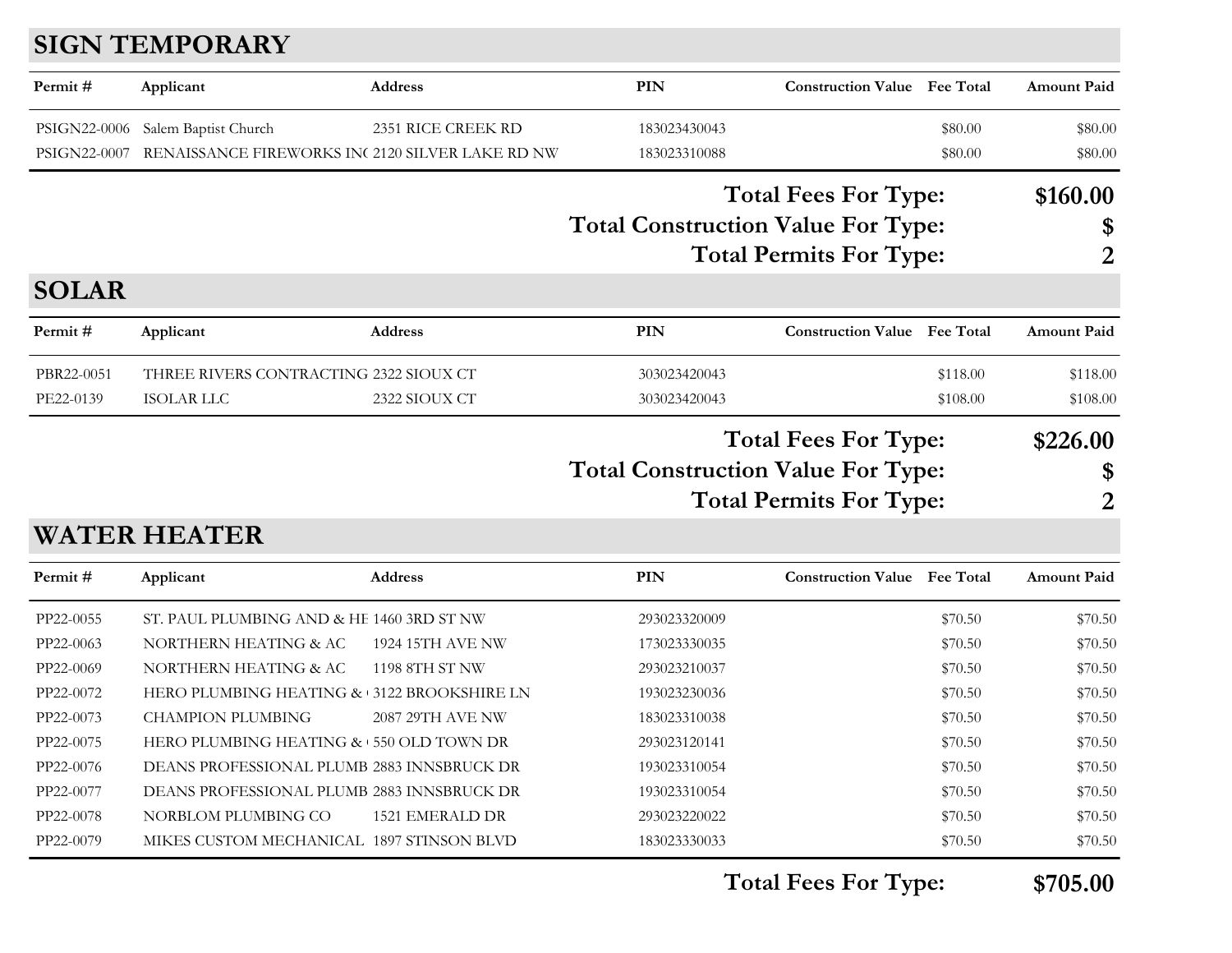| <b>Total Construction Value For Type:</b> |    |
|-------------------------------------------|----|
| <b>Total Permits For Type:</b>            | 10 |

## **WATER METER**

| Permit#   | Applicant                                                                  | <b>Address</b>   | PIN                                       | <b>Construction Value Fee Total</b>                           |          | Amount Paid        |
|-----------|----------------------------------------------------------------------------|------------------|-------------------------------------------|---------------------------------------------------------------|----------|--------------------|
| PP22-0059 | MUSKA PLUMBING LLC                                                         | 315 5TH AVE NW   | 293023410023                              |                                                               | \$454.00 | \$454.00           |
|           | <b>WINDOWS/DOORS</b>                                                       |                  | <b>Total Construction Value For Type:</b> | <b>Total Fees For Type:</b><br><b>Total Permits For Type:</b> |          | \$454.00<br>\$     |
| Permit#   | Applicant                                                                  | <b>Address</b>   | PIN                                       | <b>Construction Value Fee Total</b>                           |          | <b>Amount Paid</b> |
| PB22-0030 | WINDOW CONCEPTS OF MN IN 1953 10TH ST NW<br><b>Building Valuation Fee</b>  |                  | 303023110037                              | \$7,475.00                                                    | \$216.74 | \$216.74           |
| PB22-0036 | <b>BUDGET EXTERIORS</b><br>Building Valuation Fee                          | 558 QUEENS GATE  | 293023120102                              | \$7,478.00                                                    | \$216.74 | \$216.74           |
| PB22-0037 | PELLA NORTHLAND<br><b>Building Valuation Fee</b>                           | 1354 KARI LN     | 203023320038                              | \$54,074.00                                                   | \$891.04 | \$891.04           |
| PB22-0039 | SMC Construction LLC<br><b>Building Valuation Fee</b>                      | 1520 23RD AVE NW | 193023130136                              | \$5,028.50                                                    | \$179.51 | \$179.51           |
| PB22-0041 | ALLSTAR CONSTRUCTION ANE 10 WINDSOR CT<br>Building Valuation Fee           |                  | 313023120369                              | \$44,880.00                                                   | \$777.44 | \$777.44           |
| PB22-0042 | ALLSTAR CONSTRUCTION ANE 20 WINDSOR LN<br>Building Valuation Fee           |                  | 313023120364                              | \$44,880.00                                                   | \$777.44 | \$777.44           |
| PB22-0043 | WINDOW WORLD TWIN CITIES 2349 ERIN CT<br>Building Valuation Fee            |                  | 183023130053                              | \$36,344.00                                                   | \$673.17 | \$673.17           |
| PB22-0044 | RENEWAL BY ANDERSEN LLC 478 12TH AVE NW<br>Building Valuation Fee          |                  | 293023320002                              | \$28,909.00                                                   | \$569.45 | \$569.45           |
| PB22-0045 | RENEWAL BY ANDERSEN LLC 718 6TH AVE NW<br>Building Valuation Fee           |                  | 293023120066                              | \$29,114.00                                                   | \$582.06 | \$582.06           |
| PB22-0050 | RENEWAL BY ANDERSEN LLC 2621 INNSBRUCK CT<br><b>Building Valuation Fee</b> |                  | 193023310129                              | \$19,815.00                                                   | \$438.91 | \$438.91           |
| PB22-0051 | RENEWAL BY ANDERSEN LLC 2822 FOREST DALE RD<br>Building Valuation Fee      |                  | 303023240035                              | \$38,356.00                                                   | \$699.18 | \$699.18           |
| PB22-0054 | <b>HOME DEPOT USA INC</b>                                                  | 1797 TIOGA BLVD  | 303023410077                              |                                                               | \$161.25 | \$161.25           |